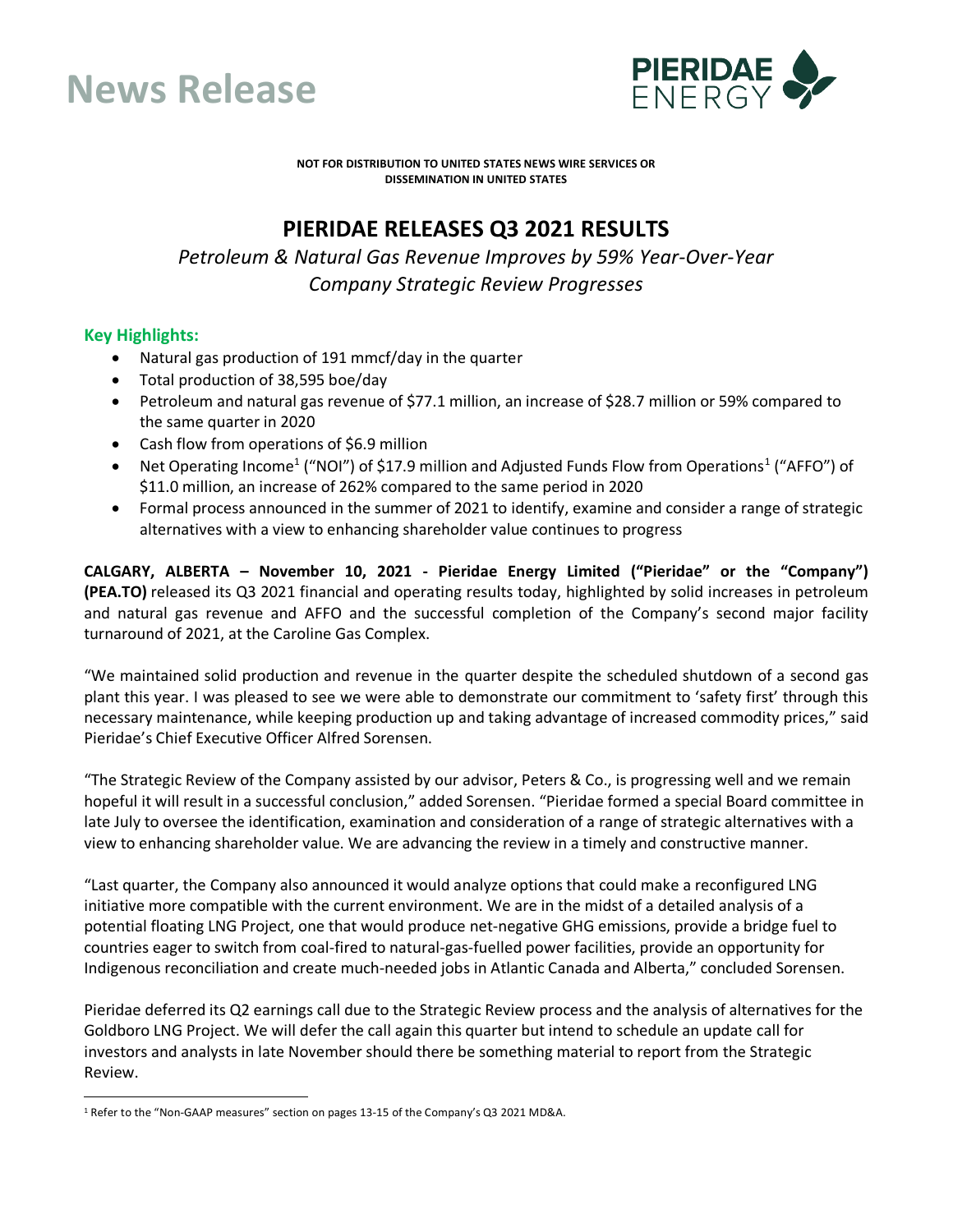# **Q3 2021 Financial Highlights**

Pieridae produced an average of 38,595 boe/day during the third quarter, a 1% increase from the prior quarter, and a 1% increase from the comparative quarter in 2020. Pieridae continues to cost-effectively minimize the impact of our natural reserve declines by optimizing field activities, exercising low investment quit claims and conducting other asset consolidation activities.

A scheduled major turnaround of the Company's Caroline Gas Complex was successfully completed, the second major turnaround conducted on our midstream assets in 2021. The majority of Pieridae's production normally processed through Caroline was redirected to a third-party facility for the duration of the shutdown.

Third party pipeline maintenance also required Pieridae's Waterton Gas Plant to be shut down for eight days. We took advantage of that closure to complete previously deferred maintenance projects at the Plant.

The Company's realized natural gas price was \$2.70/mcf in the third quarter compared to an AECO benchmark of \$3.59/mcf. While below benchmark as a result of our fixed-price forward sales hedge portfolio, realized prices for natural gas were 4% higher compared to the second quarter of 2021 and 59% higher than the comparative quarter in 2020.

Since May 2020, Pieridae's senior secured lender Third Eye Capital Corporation has waived the requirement to hedge 60% of production on an 18-month rolling basis in order to allow the Company to benefit from strengthening crude and natural gas markets. As of September 30, 2021, Pieridae has hedged approximately 30% of production over the 18-month period ending March 2023. Natural gas hedges consist of roughly 65,231 GJ/d to March 2023 at an average of \$2.59/GJ. Condensate hedges consist of 1,500bbl/day to December 2021 at an average price of \$54.95/bbl.

In the third quarter of 2021, Pieridae generated cashflow from operating activities of \$6.9 million and AFFO of \$11.0 million, an increase of \$17.8 million or 262% as compared to the same period in 2020. This was primarily due to the strength in revenues from higher commodity prices, partially offset by higher royalties and lower thirdparty processing income.

Petroleum and natural gas revenue in the third quarter of 2021 was \$77.1 million, an increase of \$28.7 million or 59% compared to the same quarter in 2020. Thus far this year, this revenue was \$230.2 million, an increase of \$62.8 million or 38% compared to the same period in 2020. The increase was primarily due to significant increases in year-to-date realized prices for natural gas (36%), condensate (21%) and NGLs (108%), as production was relatively consistent year over year in the third quarter.

Third party processing revenue is generated from fees charged to other companiesfor processing their production and sulphur volumes at our three sour gas plants and other facilities. This income adds significantly to the economic benefits at the facilities by helping offset their fixed operating costs. Q3 2021 third party processing income was \$3.6 million, a decrease of \$2.4 million or 40% compared to the same quarter in 2020. On a year-todate basis, thisrevenue was \$12.3 million, a decrease of \$7.5 million or 38% compared to the same period in 2020. These decreases are due to third-party owned production assets being shut-in leading to lower throughput volumes, the Jumping Pound and Caroline turnarounds, and Pieridae's fall 2020 acquisition of working interest ownership in Waterton which lowered third party processing revenue while increasing Pieridae's own production volumes and revenues.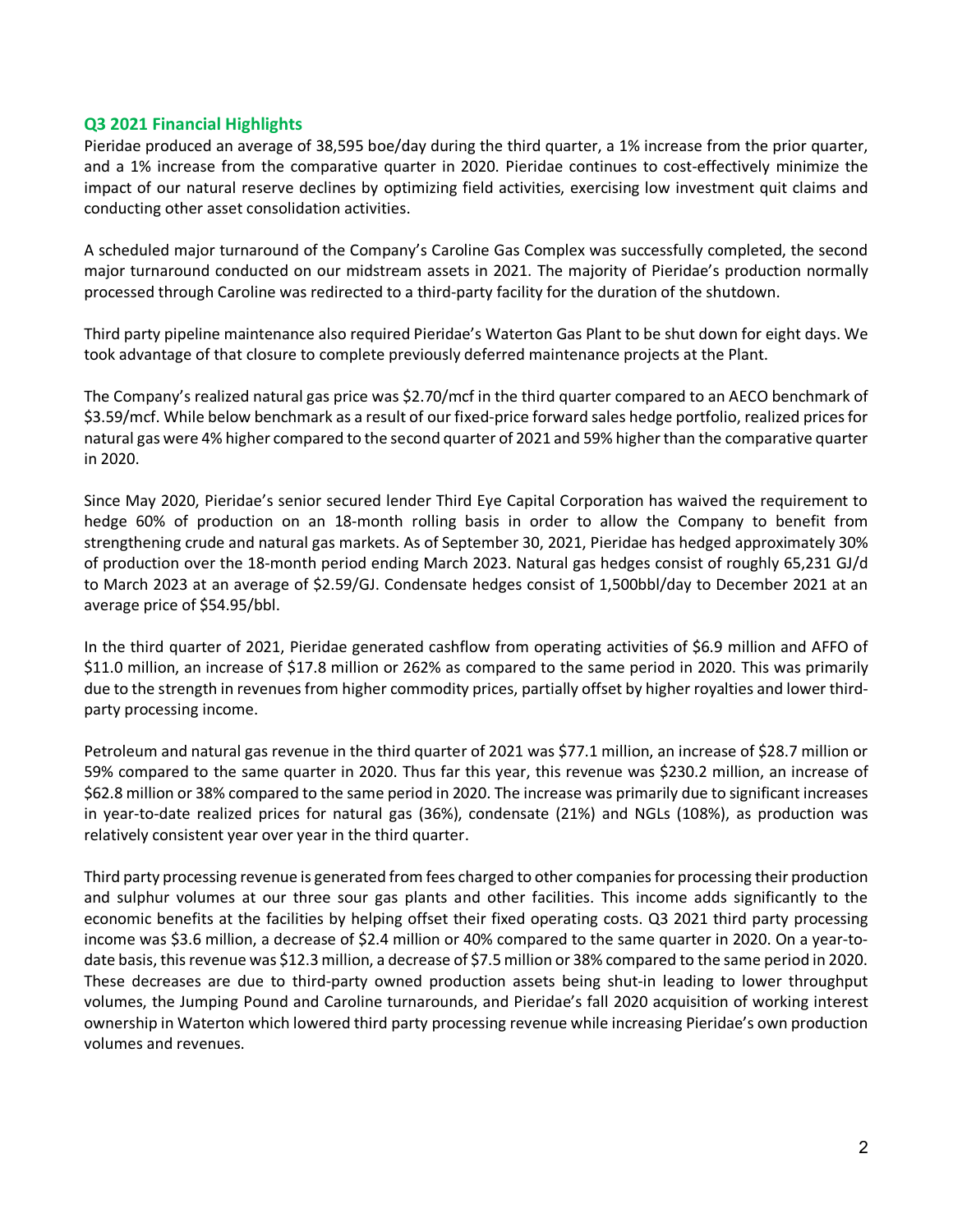## **Q3 2021 Operations Highlights**

Third quarter 2021 production mentioned above of 38,595 boe/d was an increase of 386 boe/day or 1% compared to the same quarter in 2020. The increase was primarily due to higher production from properties in the Northern area partially offset by scheduled downtime at Caroline and Waterton.

Additionally, as a result of market fundamentals, ethane was reinjected back into the natural gas sales stream at two of Pieridae's gas processing facilities resulting in a 2% increase in natural gas heat content but negatively impacting production by 760 boe/day and 1,187 boe/day for the three and nine months ended September 30, 2021. Pieridae is compensated for the price differential when reinjecting ethane versus selling it, resulting in no material impact to revenue; however, production volume, and resulting per boe figures, are negatively impacted.

Through the first nine months of 2021, production has averaged 40,312 boe/d, a decrease of 748 boe/day or 2% compared to the same period in 2020. This was primarily due to downtime from the scheduled turnaround at the Jumping Pound Gas Complex and ethane reinjection into the natural gas stream, partially offset by incremental volumes from Pieridae's fall 2020 acquisition of working interest ownership in Waterton.

|                                                                                                 | 2021           |                |           |           | 2020           |                |           | 2019           |
|-------------------------------------------------------------------------------------------------|----------------|----------------|-----------|-----------|----------------|----------------|-----------|----------------|
| (\$ 000s unless otherwise noted)                                                                | Q <sub>3</sub> | Q <sub>2</sub> | Q1        | Q4        | Q <sub>3</sub> | Q <sub>2</sub> | Q1        | Q <sub>4</sub> |
| Production                                                                                      |                |                |           |           |                |                |           |                |
| Natural gas (mcf/day)                                                                           | 191,439        | 194,232        | 215,179   | 212,220   | 184,080        | 208,689        | 199,234   | 204,262        |
| Condensate (bbl/day)                                                                            | 2,555          | 2,950          | 3,158     | 3,259     | 2,807          | 3,166          | 2,850     | 2,840          |
| NGLs (bbl/day)                                                                                  | 4,133          | 3,083          | 4,975     | 6,171     | 4,722          | 5,843          | 5,156     | 5,253          |
| Sulphur (ton/day)                                                                               | 1,518          | 1,710          | 1,713     | 1,829     | 2,232          | 1,970          | 1,906     | 938            |
| Total production (boe/d)                                                                        | 38,595         | 38,404         | 43,997    | 44,800    | 38,209         | 43,791         | 41,211    | 42,137         |
|                                                                                                 |                |                |           |           |                |                |           |                |
| <b>Financial</b>                                                                                |                |                |           |           |                |                |           |                |
| Net loss                                                                                        | (14, 846)      | (10,058)       | (19, 547) | (45,968)  | (29, 845)      | (13, 396)      | (11, 484) | (25,873)       |
| Net loss per share, basic and diluted                                                           | (0.09)         | (0.06)         | (0.12)    | (0.29)    | (0.19)         | (0.09)         | (0.07)    | (0.18)         |
| Net operating income (loss) (1)                                                                 | 17,920         | 14,444         | 20,876    | 12,829    | (646)          | 19,301         | 19,239    | 24,470         |
| Cashflow provided by (used in)                                                                  |                |                |           |           |                |                |           |                |
| operating activities                                                                            | 6,885          | 12,093         | 11,000    | 1,037     | (4, 541)       | (2,013)        | 6,426     | (17, 748)      |
| Adjusted funds flow from operations (1)                                                         | 10,981         | 8,516          | 14,877    | 8,535     | (6, 779)       | 12,466         | 12,644    | 14,448         |
| Total assets                                                                                    | 560,782        | 575,690        | 557,696   | 612,651   | 583,942        | 588,415        | 609,437   | 602,474        |
| Working capital (deficit) surplus                                                               | (52,534)       | (47,862)       | (28, 314) | (19, 615) | (9, 164)       | 15,109         | 15,596    | 19,105         |
| Capital expenditures                                                                            | 9,852          | 17,959         | 5,614     | 8,926     | 6,033          | 264            | 2,020     | 165,764        |
| Development expenses                                                                            | 783            | (4,862)        | 8,604     | 8,682     | 2,472          | 4,129          | 3,459     | 805            |
| $^{(1)}$ Refer to the "Non-GAAP measures" section on pages 13-15 of the Company's Q3 2021 MD&A. |                |                |           |           |                |                |           |                |

# **Quarterly Highlights**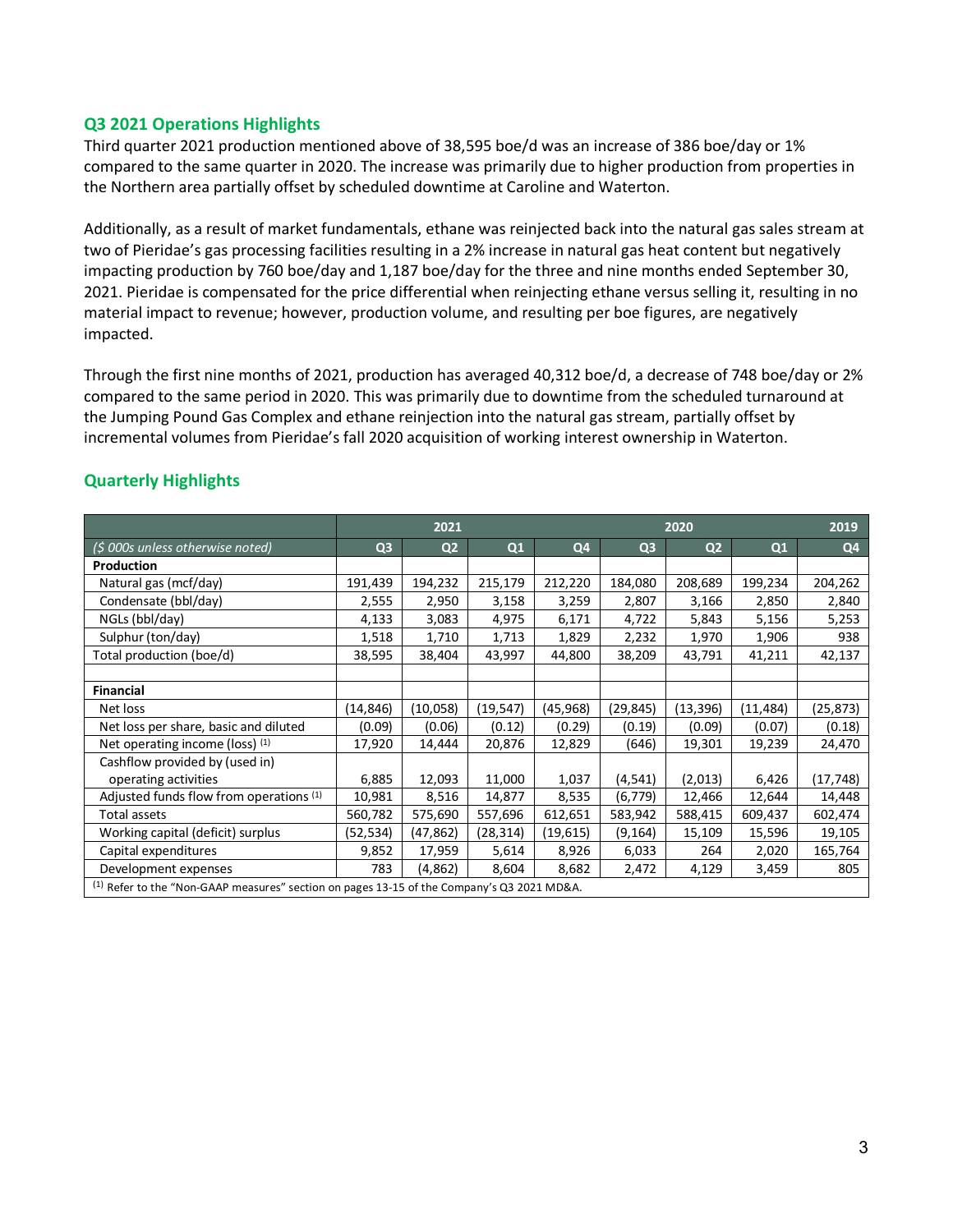#### **COVID-19 Update**

Pieridae remains committed to the health and safety of its employees as they continue to do a remarkable job operating our assets safely and reliably as the pandemic stretches into month 20.

In early July, a majority of Pieridae employees working from home returned to work following the Alberta Government lifting all restrictions. This return was short-lived, however, as many employees were back working from home in mid-September due to the provincial government re-introducing a mandated work from home policy.

The company continues to support health officials in urging vaccinations for all those who are able.

As a result of the ongoing vigilance by our staff, Pieridae has not suffered any significant loss of productivity due to COVID-19.

# **Q3 2021 Developments**

#### **Term Loan Deferred Fee Payment Date Delayed**

Pieridae announced on October 12, 2021 it had reached an agreement with its senior secured lender Third Eye Capital Corporation ("TEC") to delay payment of the \$50.0 million deferred fee owing under Pieridae's Credit Agreement signed with TEC in October 2019. The deferred fee was to have been paid by October 16, 2021. The payment deadline has now been extended to the first business day of January 2022.

"I am pleased we have achieved this payment extension and want to thank TEC for their continued support of the Company and the Strategic Review currently underway with Peters & Co. that is focused on enhancing shareholder value," said Pieridae's Chief Executive Officer Alfred Sorensen in a news release. "This extension to the beginning of 2022 gives us the time to continue to pursue the Strategic Review process with the goal of concluding a transaction that is beneficial to the Company."

#### **2021 Guidance**

The Company's guidance was adjusted in the second quarter of 2021, with an updated production forecast of 40,000-42,500 boe/day for the remainder of the year, compared to previous guidance of 40,000-45,000 boe/day. We also guided NOI in the range of \$85-\$100 million, down from the previous forecast of \$100-\$130 million. Heading into the remainder of 2021, we are now guiding to the higher end of that \$85-\$100 million NOI range. As well, the Company updated the expectation for adjusted operating expenses per boe from \$9.50-\$10.50 to \$12.50-\$13.00 primarily due to increased power prices and processing fees for the rest of the year. The bulk of the Company's \$35-\$45 million upstream capital budget continues to be invested to ensure the safe, reliable operation of our assets, including the successful completion of the Caroline Gas Complex turnaround in the third quarter.

#### **About Pieridae**

Pieridae is a majority Canadian-owned corporation based in Calgary that was founded in 2011. The Company is focused on the exploration, extraction and processing of natural gas as well as analyzing options for a reconfigured LNG Project that fits with the current environment and would supply Europe and other markets. Pieridae provides the energy to fuel people's daily lives while supporting the environment and the transition to a lower-carbon economy. After completion of all the transactions disclosed in this news release, Pieridae has 157,641,871 common shares issued and outstanding which trade on the TSX (PEA.TO).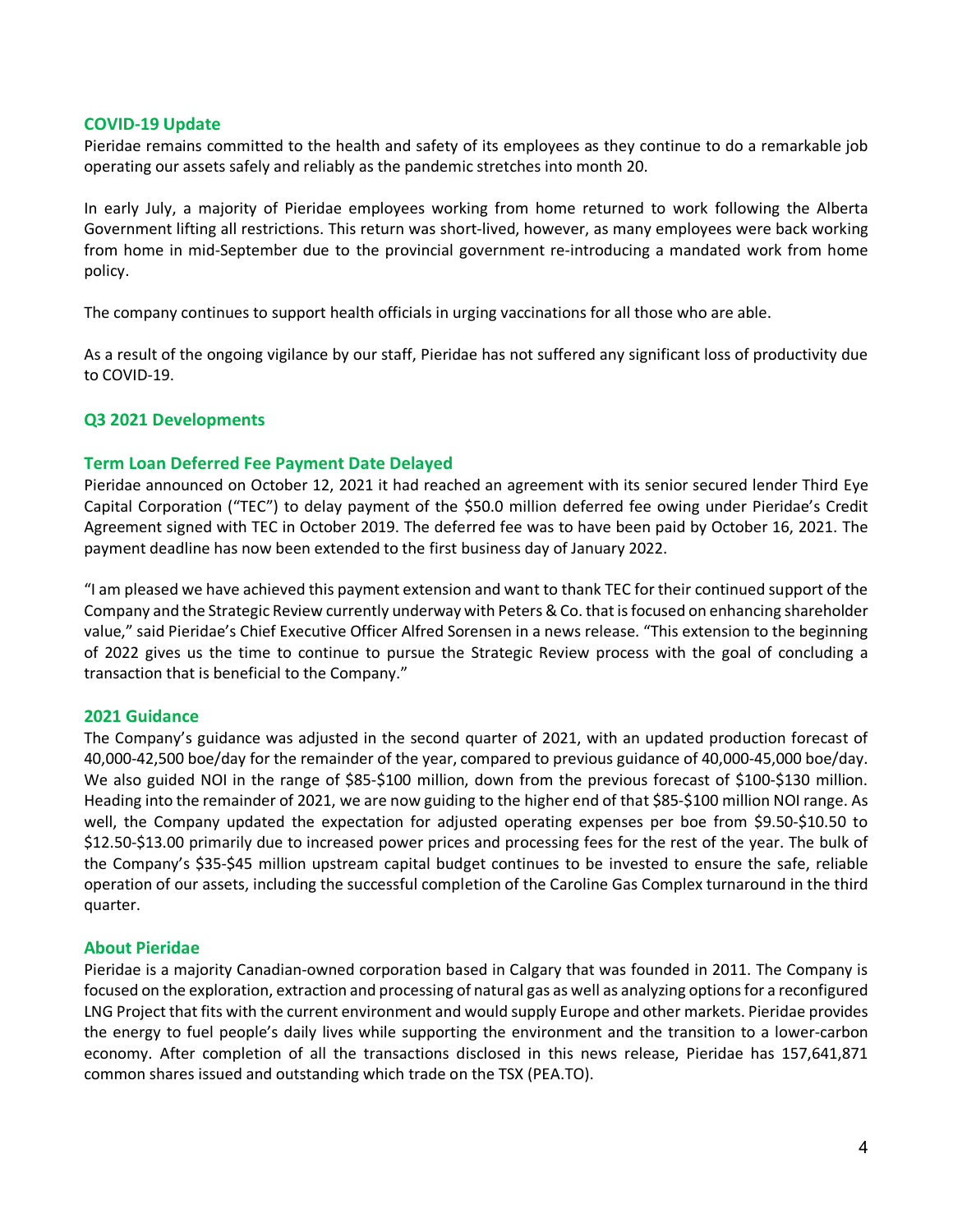**For further information please contact:**

Telephone: (403) 261-5900 Telephone: (403) 261-5900

**Alfred Sorensen, Chief Executive Officer James Millar, Director, External Relations**

#### **Forward-Looking Statements**

Certain statements contained herein may constitute "forward-looking statements" or "forward-looking information" within the meaning of applicable securities laws (collectively "forward-looking statements"). Words such as "may", "will", "should", "could", "anticipate", "believe", "expect", "intend", "plan", "potential", "continue", "shall", "estimate", "expect", "propose", "might", "project", "predict", "forecast" and similar expressions may be used to identify these forward-looking statements.

Forward-looking statements involve significant risk and uncertainties. A number of factors could cause actual results to differ materially from the results discussed in the forward-looking statements including, but not limited to, risks associated with oil and gas exploration, development, exploitation, production, marketing and transportation, loss of markets, volatility of commodity prices, currency fluctuations, imprecision of resources estimates, environmental risks, competition from other producers, incorrect assessment of the value of acquisitions, failure to realize the anticipated benefits or synergies from acquisitions, delays resulting from or inability to obtain required regulatory approvals and ability to access sufficient capital from internal and external sources and the risk factors outlined under "Risk Factors" and elsewhere herein. The recovery and resources estimate of Pieridae's reserves provided herein are estimates only and there is no guarantee that the estimated resources will be recovered. As a consequence, actual results may differ materially from those anticipated in the forward-looking statements.

Forward-looking statements are based on a number of factors and assumptions which have been used to develop such forward-looking statements, but which may prove to be incorrect. Although Pieridae believes that the expectations reflected in such forward-looking statements are reasonable, undue reliance should not be placed on forward-looking statements because Pieridae can give no assurance that such expectations will prove to be correct. In addition to other factors and assumptions which may be identified in this document, assumptions have been made regarding, among other things: the impact of increasing competition; the general stability of the economic and political environment in which Pieridae operates; the timely receipt of any required regulatory approvals; the ability of Pieridae to obtain qualified staff, equipment and services in a timely and cost efficient manner; the ability of the operator of the projects which Pieridae has an interest in, to operate the field in a safe, efficient and effective manner; the ability of Pieridae to obtain financing on acceptable terms; the ability to replace and expand oil and natural gas resources through acquisition, development and exploration; the timing and costs of pipeline, storage and facility construction and expansion and the ability of Pieridae to secure adequate product transportation; future commodity prices; currency, exchange and interest rates; the regulatory framework regarding royalties, taxes and environmental matters in the jurisdictions in which Pieridae operates; timing and amount of capital expenditures, future sources of funding, production levels, weather conditions, success of exploration and development activities, access to gathering, processing and pipeline systems, advancing technologies, and the ability of Pieridae to successfully market its oil and natural gas products.

Readers are cautioned that the foregoing list of factors is not exhaustive. Additional information on these and other factors that could affect Pieridae's operations and financial results are included in reports on file with Canadian securities regulatory authorities and may be accessed through the SEDAR website (www.sedar.com), and at Pieridae's website (www.pieridaeenergy.com). Although the forward-looking statements contained herein are based upon what management believes to be reasonable assumptions, management cannot assure that actual